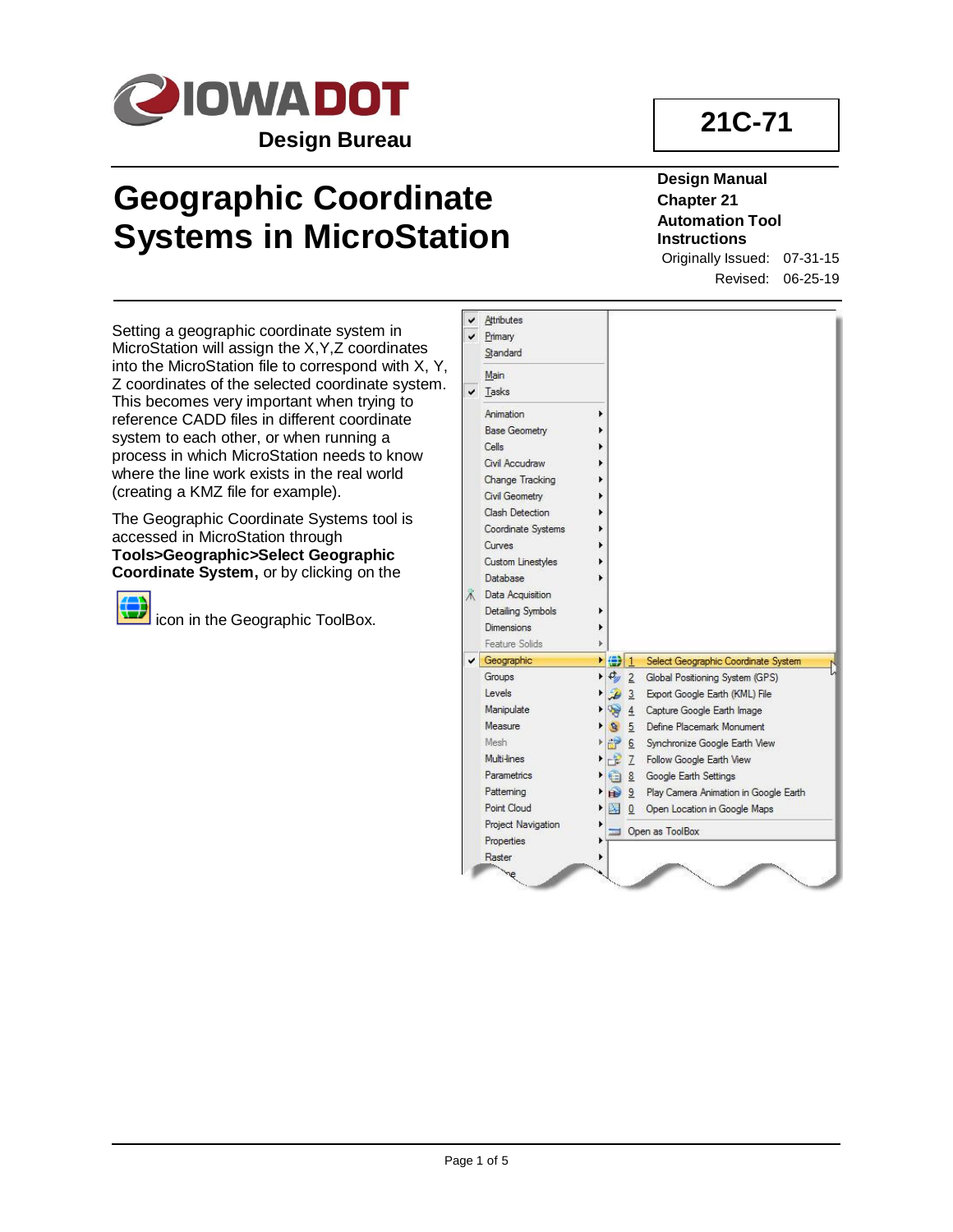### **Setting the Coordinate System**

The Geographic Coordinate System toolbox shown to the right will display. The image on the right indicates that no current geographic system is applied to the MicroStation model. Geographic coordinate systems are applied to each model individually. If the appropriate geographic coordinate system is applied to the **Project Overview** model of the "DSN" seed file, the **Create New Model** [\(21A-40\)](21A-40.pdf) copies the Project Overview model when creating new models and propagates the



correct coordinate system to all models created using the tool.

### **Selecting the Coordinate System from the Library**

To set a coordinate system, *Click* on the From Library icon the library of available coordinate systems. MicroStation comes with a large library of coordinate systems, and the Iowa DOT has also included the 14 [Iowa Regional Coordinate System](../../IaRCS) (IaRCS) zones within the MicroStation workspace to be available. The library should look like the image below when first opened.

| Select Geographic Coordinate System                 | a martin | $\mathbf{x}$ |
|-----------------------------------------------------|----------|--------------|
| Library<br>I<br>Search                              |          |              |
| Favorites<br>111111<br>laRCS<br>田-<br>Library<br>田… |          |              |
|                                                     |          |              |
| Ok<br>Cancel                                        |          |              |

Three folders are available: Favorites, IaRCS, Library.

- **Favorites**: Location to bookmark commonly used coordinate systems for ease in finding again at a later time.
- **IaRCS**: Custom Iowa DOT projections.
- **Library**: The default library of coordinate systems delivered from Bentley Systems with MicroStation.

To apply a coordinate system to the model, select the appropriate coordinate system from one of the three folders in the left side of the dialogue and c*lick* **OK**.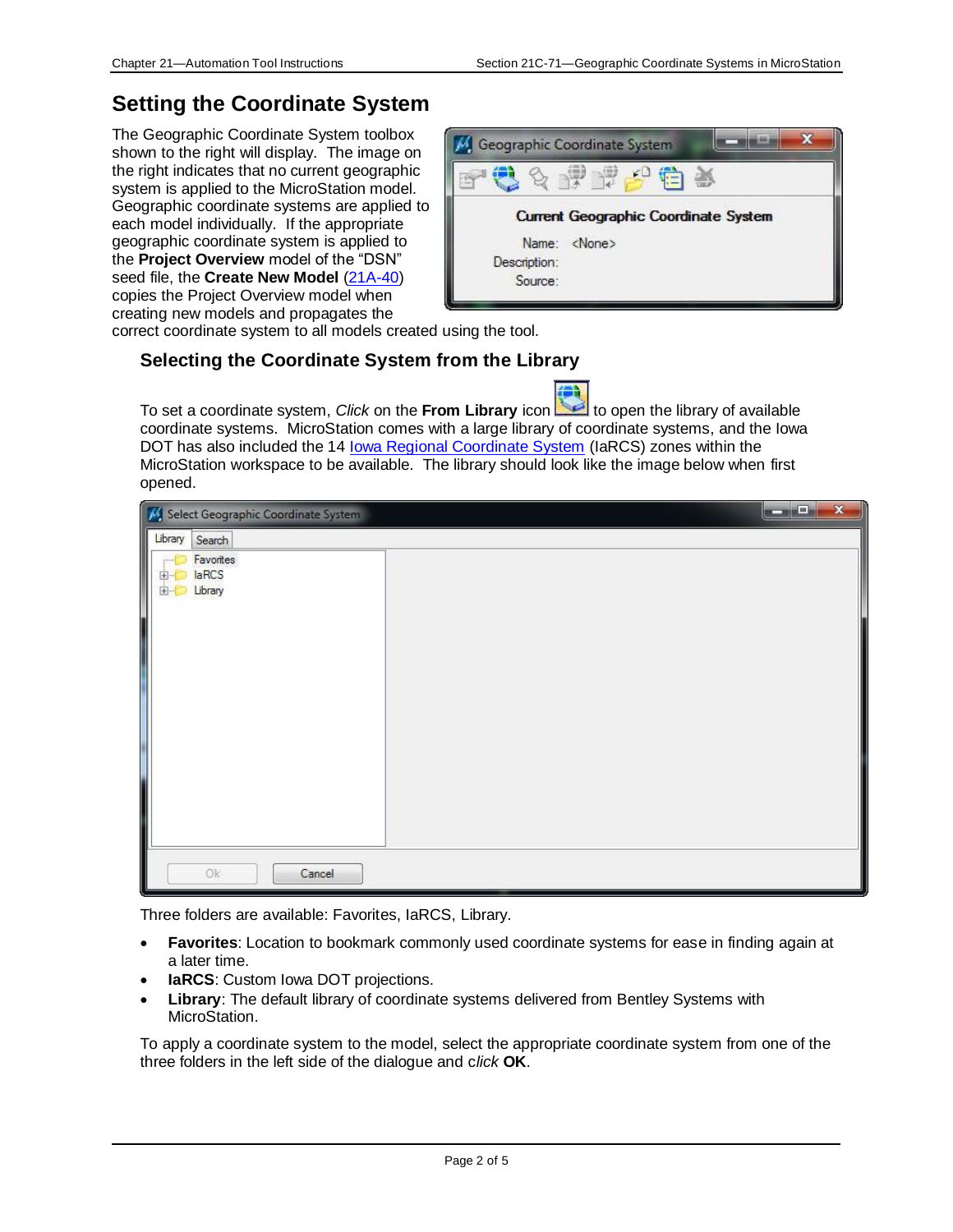#### **Iowa Regional Coordinate System**

The Iowa Regional Coordinate system is relatively new. Newer surveyed projects may be in these coordinate systems. This will be indicated in Project Scheduling System (PSS) in the **IaRCS** column in the grid, as shown below.

| <b>Segment</b><br><b>laRCS</b><br><b>Project Number</b><br>Assigned To<br><b>Status</b><br>FPN-025-3(32)-2J-01<br><b>Right Of Way</b><br>Nicole L. Cuva<br>Active<br>Bridge 0000<br>7 - Carroll-A BRFN-025-3(30)--39-01<br><b>Bridges and Structures</b><br>New | Proj. Dir. No: 0102502014<br>Consultant |  |
|-----------------------------------------------------------------------------------------------------------------------------------------------------------------------------------------------------------------------------------------------------------------|-----------------------------------------|--|
|                                                                                                                                                                                                                                                                 |                                         |  |
|                                                                                                                                                                                                                                                                 |                                         |  |
|                                                                                                                                                                                                                                                                 |                                         |  |
|                                                                                                                                                                                                                                                                 |                                         |  |
|                                                                                                                                                                                                                                                                 |                                         |  |
|                                                                                                                                                                                                                                                                 |                                         |  |

The coordinate system is set in PSS per project number. When Preliminary Survey finishes the D01 event, the IaRCS filed will be filled out if the survey work was done in an Iowa RCS zone. This is only filled out for the project number used for the D01 event, not all project numbers associated with the PIN. This will give an indication to the designer what coordinate system the survey work was done in. If an IaRCS zone was used on the survey work, the appropriate zone should be selected in the Design MicroStation file. For this example, Zone 7 (Carroll-Atlantic) was selected as the coordinate system. Using an IaRCS zone will have the greatest accuracy of the linework within MicroStation to Google Earth extraction.

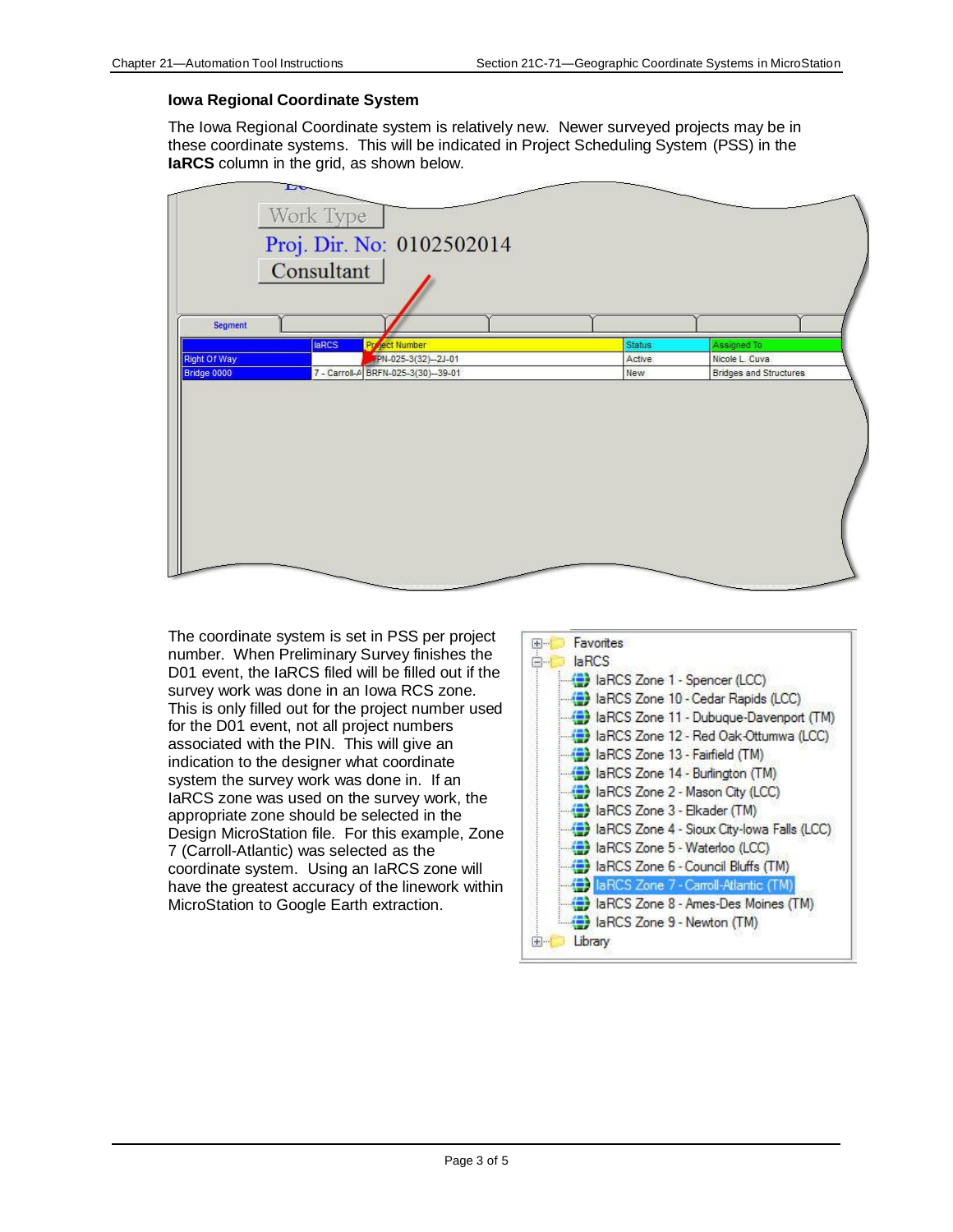#### **Library**

The library contains many coordinate systems; however, most CAD work is drawn in a scaled State Plane coordinate system to correct for ground truth. Older survey work should use Iowa State Plane North or Iowa State Plan South coordinate systems when an Iowa RCS zone is not appropriate. The two coordinate systems for SP North & SP South that are in the preloaded library are:

- EPSG: 102675 NAD 1983 StatePlane Iowa North FIPS 1401 Feet
- EPSG: 102676 NAD 1983 StatePlane Iowa South FIPS 1402 Feet

These can be selected from the library by navigating to: **Library>Projected (northing, easting, \_)>North America>Iowa**.

These two coordinate systems may be used often and are deep in the tree of the library, making them good candidates to save to favorites. This is easily done by *Right-clicking* on the coordinate zone you want to save to favorites and selecting **Add to Favorites**, as shown below.



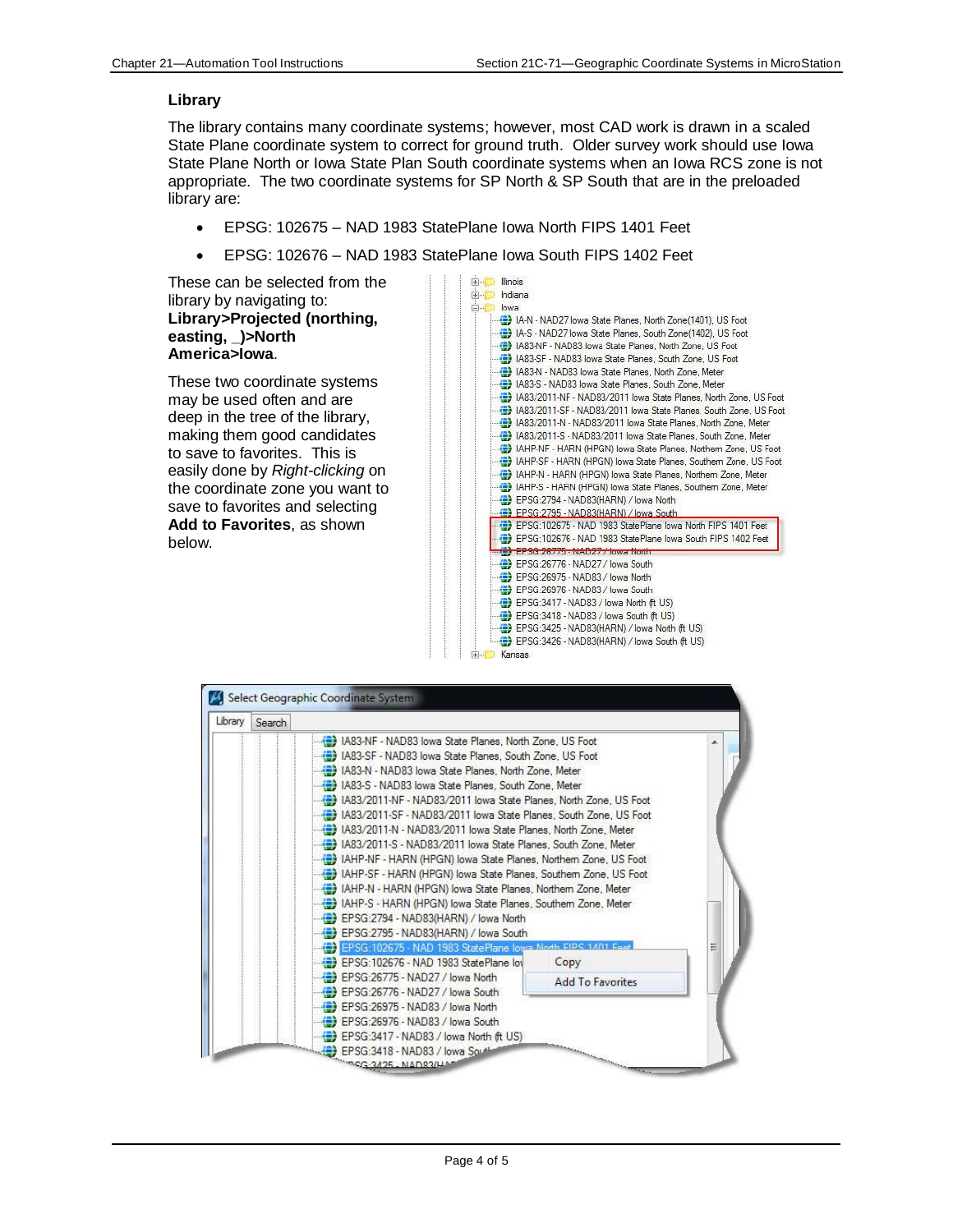After setting the appropriate zone, the Geographic Coordinate System dialogue shown to the right will show the current coordinate system attached to the MicroStation model. This example has IaRCS Zone 7 applied to the model.



### **Automated Application of Geographic Coordinates**

Newer projects that have been surveyed in Iowa RCS, have had the correct zone set in PSS, have had the project properties set correctly in ProjectWise, and have had the appropriate workspace applied to the ProjectWise folder will, when opening the MicroStation DGN file for the first time, run an automated tool to set the geographic coordinate system upon.

The image on the right will appear if the MicroStation DGN you are working in does not have a geographic coordinate system set, and the appropriate workspace has been applied to your working directory. This will be done to projects that have been surveyed in IaRCS as they come up until the completed system is in place to set all new projects in PSS with a coordinate system upon project number creation.

| <b>Iowa RCS Zone</b>                                                              |  |  |  |  |  |
|-----------------------------------------------------------------------------------|--|--|--|--|--|
| To confirm you are settiing the Correct Zone, Check Project<br>Scheduling System! |  |  |  |  |  |
| Current RCS Setting: IaRCS Zone 10                                                |  |  |  |  |  |
| IaRCS Zone 6 (Council Bluffs)<br>Select LDP:                                      |  |  |  |  |  |
| Select County:<br>Harrison                                                        |  |  |  |  |  |
|                                                                                   |  |  |  |  |  |
| Cancel<br>ΩK                                                                      |  |  |  |  |  |

The tool will read the county and select the appropriate zone based on the county. *Click* **OK** to set the geographic coordinate system to the project overview model. The message below will appear asking if you're sure you have the correct zone being applied. *Click* **Yes** to set the zone and continue into the drawing.

| <b>Check PSS for Correct Zone</b>                |                                                                     |
|--------------------------------------------------|---------------------------------------------------------------------|
| Correct Zone! Are you sure you want to continue? | Setting the IaRCS Zone incorrectly WILL cause errors! Check PSS for |
|                                                  | Yes<br>No                                                           |